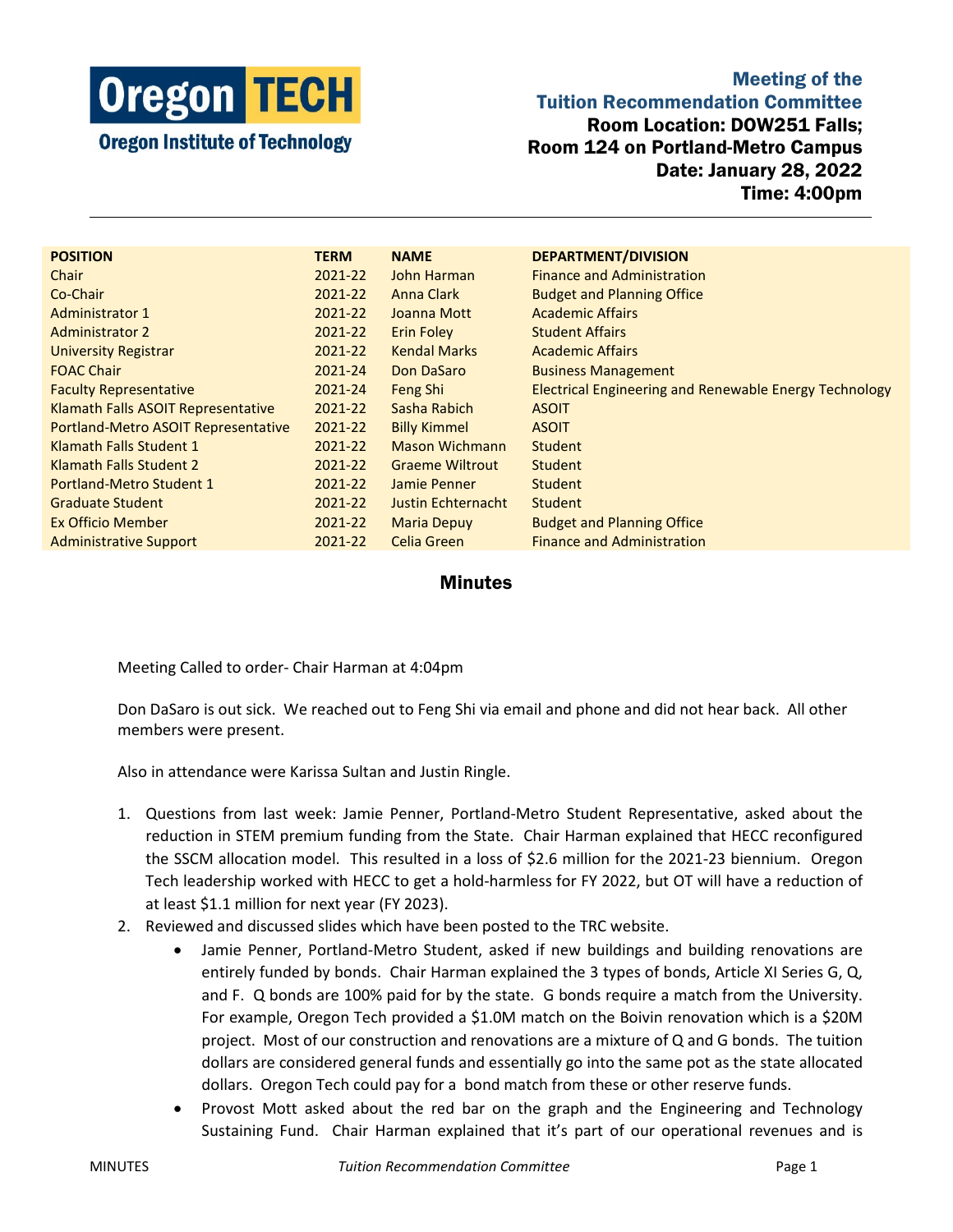around a \$1 million - \$1.2 million a year. It's a small appropriation from the state. There are a few other schools who get this funding. The amount hasn't changed much in recent years.

- Jamie Penner, Portland-Metro Student, asked if future slides could include the differential portion of tuition in the tuition graphs showing differential increases on top of the base tuition increases. Including the cost of inflation in these graphs would be helpful.
- Justin Ringle, public participant, asked about the reserve fund. The Board suggests a  $10-15%$ reserve fund, but the graph shows that we tend to settle at about 20%. Why is it higher? Chair Harman explained that the fund is a cumulative balance over time and has been at that level for the past several years. The Board allows a balance of up to 33% in accordance with the policy. This balance allows the University to continue operations in periods of unexpected expenses, reductions in state funding, or emergencies and serves as a source of funds for required bond matching funds.
- Jamie Penner, Portland-Metro Student, asked how Oregon Tech is planning for a lower level of admissions and fewer students in general, given national trends, and how those projections are impacting budget planning. Chair Harman explained that Oregon Tech has experienced a period of increased enrollment until the current year, where we have experienced a shortfall. HECC has been looking at trends to provide us with more information for planning. Oregon Tech offers unique programs. Our students are successful once they enter the workforce and OT has a good reputation with comparable tuition to other institutions. We are optimistic that the vision for the institution and success of students and our dedicated faculty will help us continue to be successful. One of the reasons we are looking at a new student housing project is to help support enrollment growth.
- Anna Clark, Co-Chair, offered additional clarification. The state funding model is related to the types of programs and degrees. These metrics determine our share of the Public University Support Fund. What changes State support is not just enrollment growth, but how enrollment is changing in relation to the other 6 public institutions. If enrollment doesn't change for all 7 schools, the funding will stay the same if they are all down by the same percentage.
- Jamie Penner, Portland-Metro Student, asked if there are statistics or studies regarding decline in admissions in Oregon or across the country. Can we see the trends? Co-Chair Anna Clark said she would work with Provost Mott to get that information to share at the next meeting.
- Justin Echernacht, Graduate Student, said the date for the Klamath Falls forum is scheduled for February 17<sup>th</sup>. The Portland-Metro forum has not been scheduled yet.

3. Co-Chair Clark suggested moving the third TRC meeting from February 11<sup>th</sup> to the 4<sup>th</sup> so the students would have more time to review materials before the forums. Provost Mott is unable to attend on the  $4<sup>th</sup>$  so the meeting date will not be adjusted the 4th.

- Jamie Penner, Portland-Metro Student, asked at what point is the recommendation for tuition developed. Chair Harman explained this is the final piece of the Committee process. The next meeting will contain more information for the 2023 budget. Then the forums will be held. At the 4<sup>th</sup> meeting, the TRC will reflect back on Oregon Tech's financial position, resource needs and budget situation and will develop a recommendation based on all information provided and discussions held during the TRC process. The committee will decide what to recommend to the President and will develop a recommendation letter from the Committee. Dr. Nagi will evaluate the recommendation in developing his recommendation to the Board of Trustees. The forums are for data sharing, student engagement, and feedback. Nothing is recommended until the final fourth meeting.
- Jamie Penner, Portland-Metro Student, asked how students are notified of changes in tuition once the increase has been decided. Chair Harman said the Board of Trustees will consider the